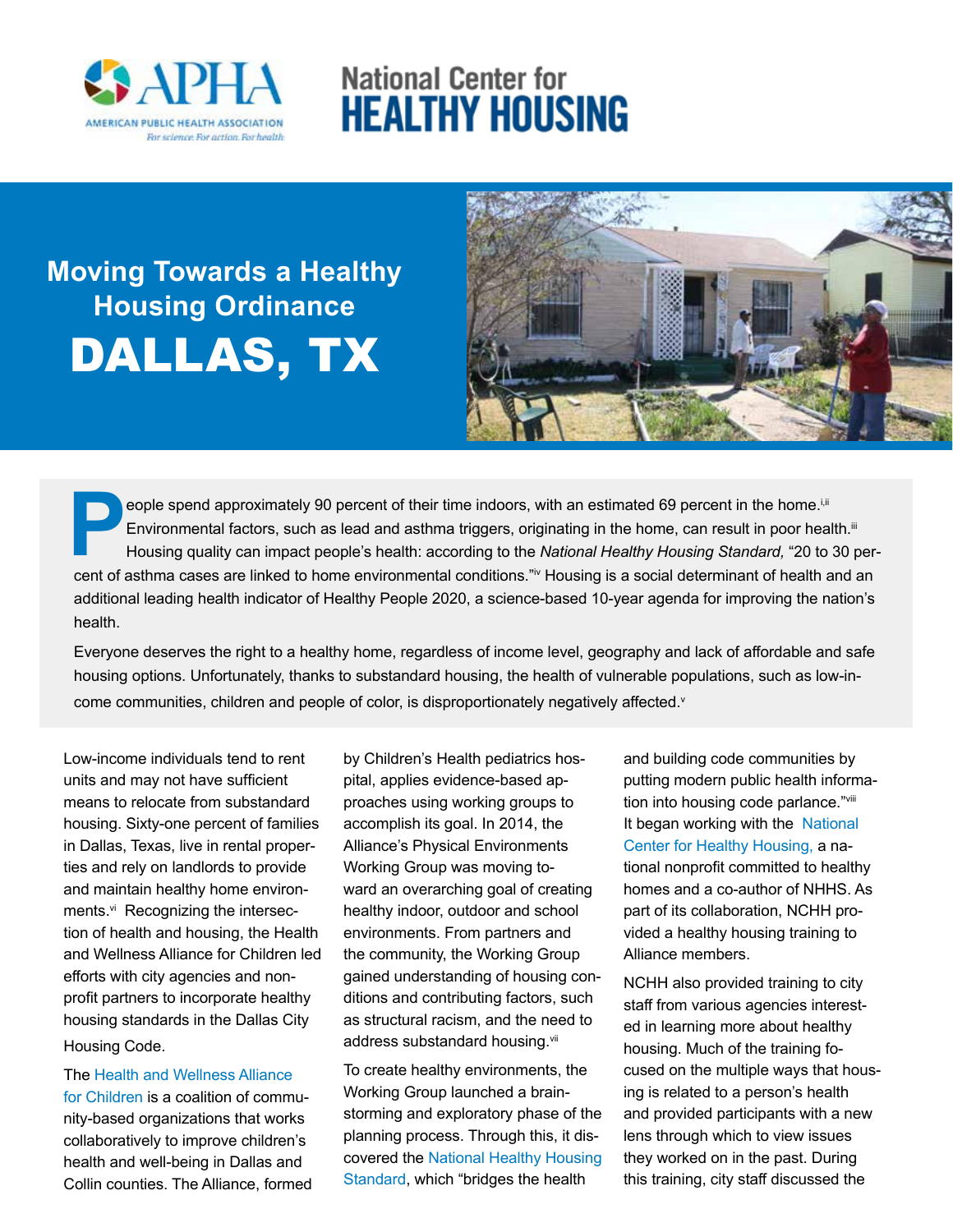

**The Health and Wellness<br>Alliance for Children's<br>Physical Environments** Alliance for Children's Physical Environments Working Group recommended updates via a proposed ordinance to amend Chapter 27 "Minimum Urban Rehabilitation Standards" of the Dallas City Code Housing Ordinance, which stipulates the applicable to residential and nonresidential structures.<sup>xiii</sup> The proposed amendments include:

- Addresses healthy housing standards
- Clarifies and strengthens maintenance and repair standards
- Revamps the registration and inspection program for singlefamily rental properties
- Reassesses the maximum indoor air temperature when air conditioning is provided
- Authorizes the director of code compliance to create a riskbased inspection program for multi-tenant properties
- Creates incentives for landlords to maintain their propertiesxiv

#### **[Neighborhood Plus- Neighborhood](http://dallascityhall.com/departments/pnv/DCH Documents/Neighborhood-Plus-June17-small.pdf)  [Revitalization Plan for Dallas.](http://dallascityhall.com/departments/pnv/DCH Documents/Neighborhood-Plus-June17-small.pdf)**

The Neighborhood Plus Plan focused on revitalizing and investing in the community with an aim of creating affordable housing through a collective impact approach.<sup>ix</sup> As part of the planning

process, the city hosted such events as Fair Housing Symposiums, community workshops and partner symposiums. Due to this planning process and the shift toward a holistic approach to improving quality-of-life in Dallas, the city was assessing its 30-year-old housing ordinance. The timing of the workshop aligned nicely with the Neighborhood Plus Plan, since the city was already focusing on other housing issues — such as blight<sup>1</sup> and vacancy. This highlighted opportunities to incorporate healthy homes standards into the ordinance.

Alliance members were interested in a city ordinance known as Chapter 27, "Minimum Urban Rehabilitation Standards," of the Dallas City Code, which stipulates the standards all property owners in Dallas must follow with respect to their residential properties.<sup>x</sup> The Alliance asked NCHH to compare Dallas' City Housing Code with the NHHS. After comparing the code, NCHH shared the results with the Alliance Working Group and interested city staff members.

Over the next two years, the Alliance's Physical Environments Working Group and interested members of the city staff, such as the Code Administration staff, learned more about healthy housing. These individuals also worked with 40 different jurisdictions and the City Council to share information. The Dallas Community Prosecution played a role in updating the standards, as it recognized the difficulty in enforcing housing standards through its work in the community.

The DCP conducted outreach with neighborhood groups by hosting

approximately 30 public meetings, detailing its work and informing residents how to get involved. The DCP also drafted the updated standards, confirmed they were in compliance with state laws and vetted the standards with the Building and Inspection Division.

The many partners that were involved from the earliest stages of the process incorporated health-based provisions into the ordinance. The Alliance used a collective impact model, which encourages sectors to work together toward a shared agenda. Owing to this approach, the Alliance members — community partners, faith-based representatives and advocates — agreed to share data with one another.

Moreover, 50 percent of the collaborative is composed of residents. Due to their ties with the community, members worked on a grassroots level to garner political support for the incorporation of the healthy housing standards into the ordinance. The Alliance also worked with a variety of partners, such as the Environmental Protection Agency Region 6, City of Dallas, local school districts, financial institutions and apartment associations.

With a shared vision of incorporating health-based provisions into the ordinance, stakeholders discussed varying priorities and overcame contentious issues. For example, the ordinance included a maximum temperature allowed in homes, as Dallas can become dangerously hot. Though the partners recognized a need for the maximum temperature, not everyone agreed on the exact maximum temperature.

Some partners were concerned that, if the temperature was too low, it would result in higher bills, whereas others wanted to protect the health of residents regardless. After discussion and facilitation by city staff, partners were able to reach a maximum temperature compromise that served both partners'

The definition of blight varies and is multi-dimensional. For purposes of this paper, we are using the Neighborhood Revitalization Plan for Dallas definition: "Blighted neighborhoods are defined by poor and unsound property conditions, inadequate infrastructure and buildings that are abandoned or chronically vacant." For more information about the plan, visit the website: http:// dallascityhall.com/departments/pnv/DCH%20 Documents/Neighborhood-Plus-June17-small. pdf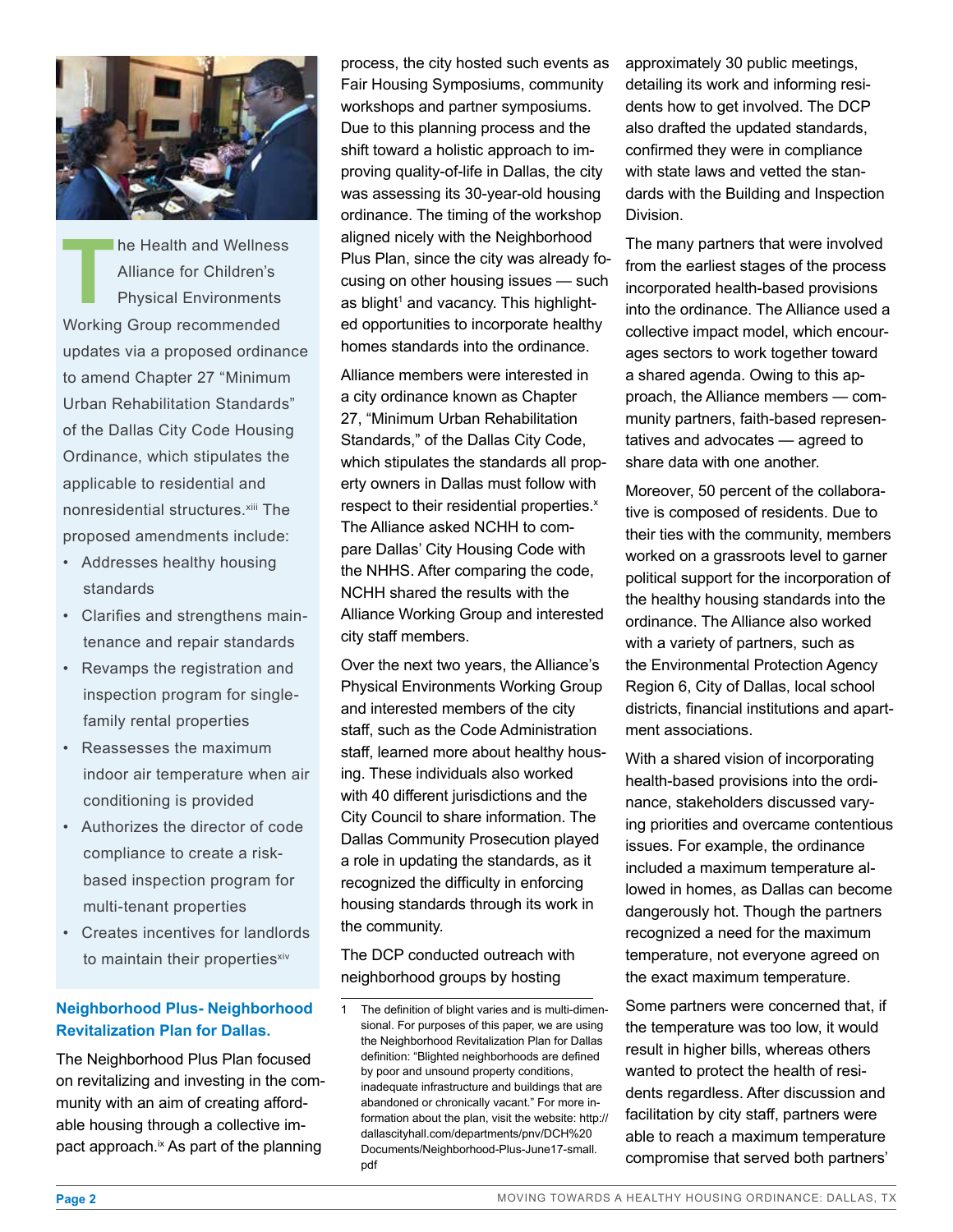

## **WHAT IS<br>STRUC**<br>RACISM **STRUCTURAL RACISM?**

"Structural Racism is a system in which public policies, institutional practices, cultural representations and other norms work in various, often reinforcing ways to perpetuate racial group inequity. It identifies dimensions of our history and culture that have allowed privileges associated with 'whiteness' and disadvantages associated with 'color' to endure and adapt over time. Structural racism is not something that a few people or institutions choose to practice. Instead it has been a feature of the social, economic and political systems in which we all exist."

—The Aspen Institute.

needs. City Council members were able to communicate the temperature compromise to their constituents and agreed to move forward with the ordinance. Though the City Council passed the standards, one member did not support the ordinance due to his disagreement with the temperature listed.xi

The City Council passed the ordinance with a vote of 12 to one in September 2016. This decision was celebrated among city agencies, Alliance members and partners involved in the incorporation of healthy housing standards. The majority of landlords also supported the ordinance, as they were involved with the revision and it was in compliance with the incorporated standards.

Unfortunately, within a week of the City Council passing the ordinance, an affordable housing landlord in West Dallas sent a 'notice to vacate' to approximately 300 residents.xii Though the ordinance did not go into effect until January 2017, the landlord stated that he could not afford to implement the changes passed by the ordinance. This unforeseen unintended consequence resulted in an injunction on the landlord's decision and required him to work with the Catholic Charities to conduct an assessment of the housing need for the displaced renters.

Even after the ordinance was updated, both the Alliance and city staff continue to support healthy home environments. City staff are educating landlords and tenants about the new ordinance and are in the process of building an Advisory Council of rental property managers to resolve any ordinance implementation difficulties.

The Alliance joined the [1,000](http://www.nchh.org/Policy/1000Communities.aspx)  [Communities Campaign,](http://www.nchh.org/Policy/1000Communities.aspx) a NCHH-led initiative that strives to maintain affordable housing while also reducing substandard housing. Working toward a shared vision, raising awareness of the housing and health connection and building trust among various partners resulted in an ordinance that will lead to healthy home environments for all. City partners and the Alliance will continue to work together to advance healthy housing for all Dallas residents.

### **REFERENCES**

- i. United States Environmental Protection Agency. EPA's Report on the Environment: Indoor Air Quality. https://cfpub.epa.gov/roe/chapter/air/ indoorair.cfm
- ii. Klepeis N.E., Nelson W.C., Ott W.R., Robinson J.P., Tsang A.M., Switzer P., Behar J.V., Hern S.C., & Engelmann W.H. The National Human Activity Pattern Survey (NHAPS): a resource for assessing exposure to environmental pollutants. *Journal of Exposure Analysis and Environmental Epidemiology.* 2001: 11 (231-252). 10.1038/ sj.jea.7500165. Accessed July 13, 2017. Available at: https://www.nature.com/jes/journal/v11/ n3/full/7500165a.html
- iii. Federal Healthy Homes Work Group of the President's Task Force on Environmental Health Risks and Safety Risks to Children. Advancing Healthy Housing: A Strategy for Action. 2013.

Available at: http://portal.hud.gov/hudportal/ documents/huddoc?id=Strategy\_for\_Action.pdf. Accessed May 29, 2017.

- iv. American Public Health Association and National Center for Healthy Housing. National Healthy Housing Standard. Washington, D.C. 2014. Available at: https://www.apha.org/publicationsand-periodicals/reports-and-issue-briefs/healthyhousing-standard. Accessed May 29, 2017.
- v. Rauh V.A., Landrigan P.J., and Claudio L. *Housing and Health: Intersection of Poverty and Environmental Exposures.* Annals of the New York Academy of Sciences 1136:276-288 (2008). doi: 10.1196/annals.1425.032
- vi. Health and Wellness Alliance for Children. Alliance Successfully Campaigns for Healthy Housing Code Revisions. *Health and Wellness Alliance for Children Blog.* http://blog. healthandwellnessalliance.com/blog/alliancesuccessfully-campaigns-for-healthy-housingcode-revisions. Accessed May 29, 2017.
- vii. Health and Wellness Alliance for Children. Alliance Successfully Campaigns for Healthy Housing Code Revisions. *Health and Wellness Alliance for Children Blog.* http://blog. healthandwellnessalliance.com/blog/alliancesuccessfully-campaigns-for-healthy-housingcode-revisions. Accessed May 29, 2017.
- viii. American Public Health Association and National Center for Healthy Housing. National Healthy Housing Standard. Washington, D.C. 2014. Available at: https://www.apha.org/publicationsand-periodicals/reports-and-issue-briefs/healthyhousing-standard. Accessed May 29, 2017.
- ix. City of Dallas. Neighborhood Plus: Neighborhood Revitalization Plan for Dallas (draft). Dallas. 2015. Available at: http://www.dallascityhall. com/departments/pnv/DCH%20Documents/ Neighborhood-Plus-June17-small.pdf. Accessed May 29, 2017.
- x. City of Dallas. Ordinance number 30236 amending Chapter 27, "Minimum Urban Rehabilitation Standards," of the Dallas City Code. Dallas. 2016. Available at: http://citysecretary.dallascityhall.com/resolutions/2016/09-28-16/16-1617.pdf. Accessed May 29, 2017.
- xi. Tristan Hallman. Dallas makes rules tougher on landlords with new housing standards. Dallas News. September 28, 2016. https://www.dallasnews.com/news/dallas-city-hall/2016/09/28/ dallas-get-tough-landlords-improves-standardsrenters. Accessed May 29, 2017.
- xii. Dianne Solis. Families confused, unprepared for West Dallas mass convictions. Dallas News. October 7, 2016. https://www.dallasnews.com/ news/social-justice-1/2016/10/07/families-confused-unprepared-west-dallas-mass-evictions. Accessed May 29, 2017.
- xiii. City of Dallas. Ordinance number 30236 amending Chapter 27, "Minimum Urban Rehabilitation Standards," of the Dallas City Code. Dallas. 2016. Available at: http://citysecretary.dallascityhall.com/resolutions/2016/09-28-16/16-1617.pdf. Accessed May 29, 2017.
- xiv. Health and Wellness Alliance for Children. Alliance Successfully Campaigns for Healthy Housing Code Revisions. *Health and Wellness Alliance for Children Blog.* http://blog. healthandwellnessalliance.com/blog/alliancesuccessfully-campaigns-for-healthy-housingcode-revisions. Accessed May 29, 2017.